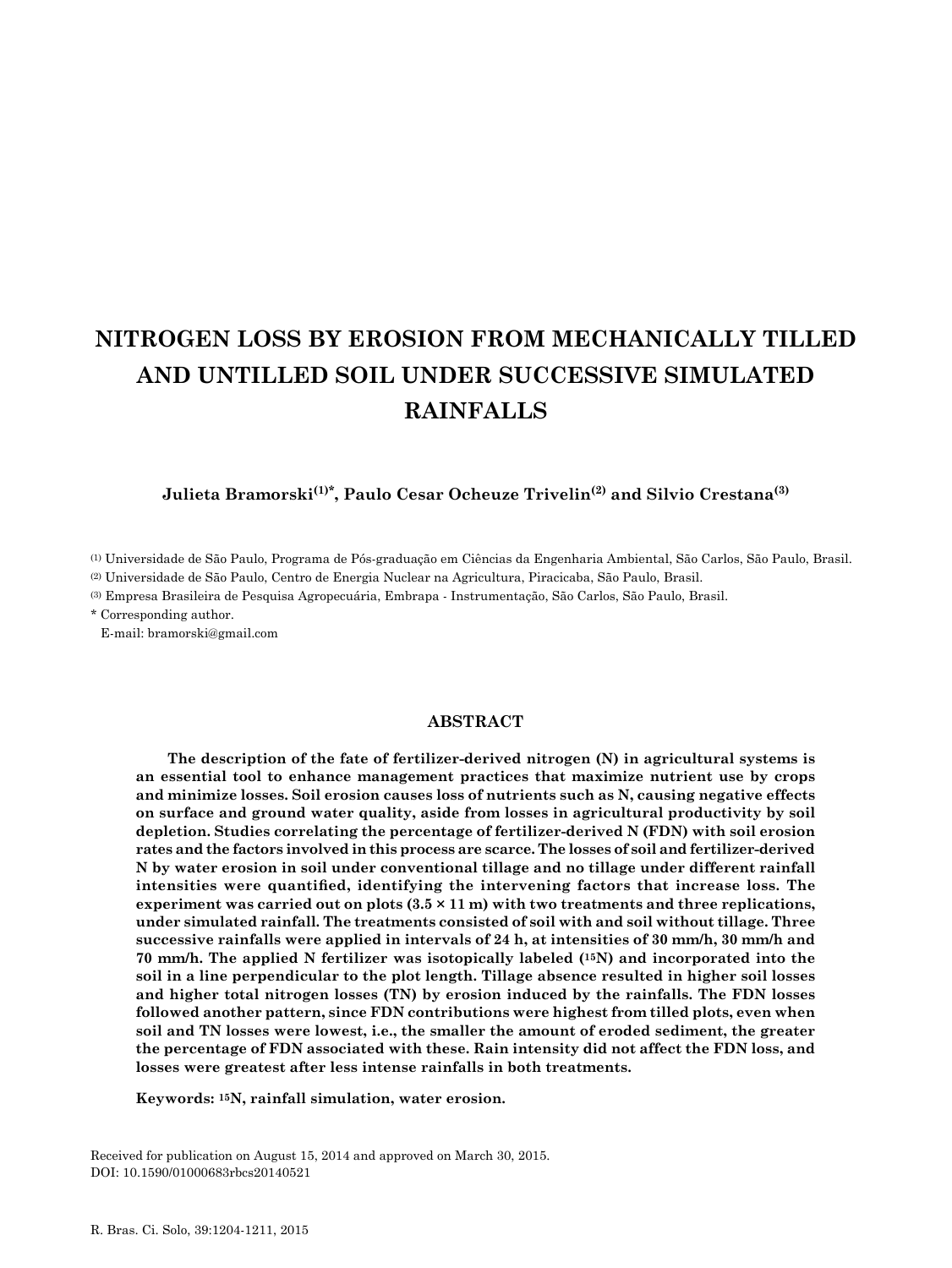# **RESUMO:** *Perda de Nitrogênio por Erosão em Solos Mobilizado por Preparo Mecânico e sem Mobilização, sob Chuvas Simuladas Sucessivas*

*A caracterização do destino do N proveniente do fertilizante em um sistema é uma ferramenta essencial para a melhoria de práticas de manejo que visem a máxima utilização do nutriente pela cultura e o mínimo de perdas. A erosão do solo ocasiona perda de nutrientes, como o N, causando impactos negativos na qualidade das águas de mananciais superficiais e subterrâneas, além da queda de produtividade agrícola em razão do empobrecimento do solo. Estudos que correlacionam o percentual de N proveniente do fertilizante com as taxas de erosão do solo, bem como os fatores intervenientes nesse processo, são escassos. Nesse sentido, foram quantificadas as perdas de solo e N provenientes do fertilizante por erosão hídrica em solo mobilizado pelo preparo convencional e solo sem mobilização, sob diferentes intensidades de chuva, identificando os fatores que interferem no aumento dessa perda. O experimento foi conduzido em parcelas experimentais de 3,5 m de largura e 11 m de comprimento, com dois tratamentos e três repetições, sob chuva simulada. Os tratamentos utilizados foram solos com mobilização e sem mobilização. Foram aplicadas três chuvas sucessivas, com intervalo de 24 h entre elas, com intensidades de 30 mm/h, 30 mm/h e 70 mm/h. O fertilizante nitrogenado utilizado foi marcado isotopicamente (15N) e incorporado ao solo em linha transversal ao comprimento das parcelas. A ausência de preparo do solo condiciona as maiores perdas de solo por erosão e maiores perdas de nitrogênio total (NT) ao longo das chuvas aplicadas. As perdas do nitrogênio proveniente do fertilizante (NPF) seguiram padrão distinto; as maiores perdas de NPF foram verificados nas parcelas com mobilização do solo, mesmo que tenham apresentado as menores perdas de solo e NT; ou seja, quanto menor a quantidade de sedimentos erodidos maior o percentual de NPF associado a esses. As chuvas de maior intensidade não influenciaram a perda de NPF; as maiores perdas ocorreram em decorrência das chuvas de menor intensidade nos dois tratamentos utilizados.* 

*Palavras-chave: 15N, chuva simulada, erosão hídrica.*

# **INTRODUCTION**

Soil erosion leads to nutrient losses (Favaretto, 2002; Bertol et al. 2003; Guadagnin. 2003; Guadagnin et al, 2005), with potentially negative impacts on water quality of surface and ground water sources, as well as on the air (Follett and Walker, 1989; Antweiler et al., 1996; Favaretto, 2002; Delgado et al., 2008). Losses of soil and associated elements can damage the environment, e.g., by siltation and eutrophication of waterways, and affect farmers and society by economic losses (Cardoso et al., 2012).

Runoff is responsible for the contamination of water bodies, by the transfer of colloidal sediments containing nutrients at generally high concentrations. The amount of transported nutrients is influenced by the soil management system. In general, nutrient concentrations in runoff are higher in systems of soil conservation management, while total nutrient losses are higher in conventional systems (Guadagnin et al., 2005).

Water erosion from soil is influenced by the rain, soil type, topography, soil cover and management, and by conservation practices. Among these factors, soil cover and management have most influence on water erosion (Cogo, 1981); the influence of soil management was described in numerous studies (Cassol and Lima, 2003; Cogo et al., 2003; Bertol et al., 2007; Panachuki et al., 2011).

According to Cogo et al. (2003), although a series of studies showed the effectiveness of conservation tillage in the control of erosion, water losses are extremely variable and may sometimes be higher in no-tillage, sometimes in reduced tillage systems, or sometimes under conventional tillage, or even similar between the different methods of soil tillage methods, determined by conditions such as rain intensity, soil type, topography and crop sequence/rotation used in farm management systems.

Runoff is the most important climatic factor for erosion, with a harmful action; it occurs when the stability established over time between soil, vegetation and soil organisms is upset, usually by human intervention (Mehl, 2000). Beutler et al. (2006) claimed that rain and runoff together are the main active agents of water erosion. The combination of these agents with terrain-related factors determines the intensity of soil degradation.

Among the essential nutrients for high yields in tropical agriculture, nitrogen is one of the most important (Döbereiner, 1997), with the highest crop requirement and the most exported by crops, being the first nutrient to become deficient in a system. This justifies the need to study the influence of the different factors that influence the loss of this nutrient by water erosion in detail.

The characterization of fertilizer N in agricultural systems is an essential tool for improving management practices aimed at maximum nutrient exploitation by crops and minimal losses (Fenilli et al., 2008).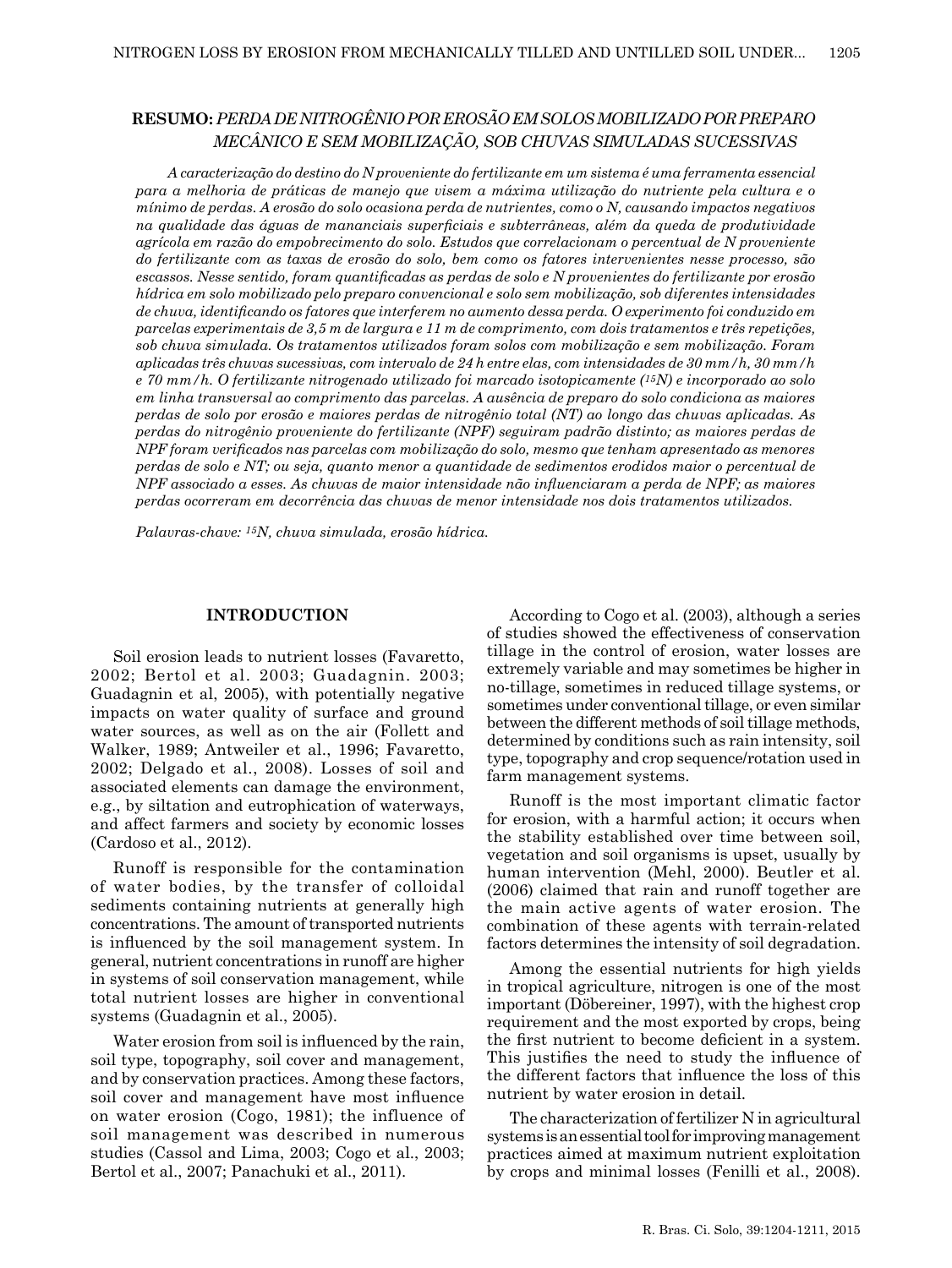The use of isotope-enriched fertilizer  $({}^{15}N)$  is an excellent tool for this type of research (Reichardt and Bacchi, 2004).

Many studies using this tool address the percentage of fertilizer-derived N (FDN) taken up by crops and/or, FDN losses in runoff water (Carranca et al., 1999; Choi et al., 2003; Bertol et al., 2005; Mead et al., 2008; Giacomini et al., 2010; Woodward et al., 2012; Vallano and Sparks, 2013). Studies correlating the percentage of FDN with soil erosion rates and with the factors involved in this process are scarce.

In this context, the study objective was to quantify losses of soil and fertilizer-derived N by water erosion from tilled and untilled soil under different rainfall intensities, identifying the intervening factors that increase loss.

## **MATERIAL AND METHODS**

# **Description of experimental plots**

This field study was conducted in an experimental area of Sudeste (Fazenda Canchim), UTM coordinates 206219, 7569671, in São Carlos, São Paulo. The soil at the experimental site was classified as *Latossolo Vermelho-Amarelo álico*, according to the Brazilian System of Soil Classification - SiBCS (Embrapa, 2013). The horizon has moderate, medium texture and 3 % slope, under long-standing use in experiments with no-tillage oat.

The experimental area was structured in downslope plots (width  $3.5 \text{ m} \times \text{length} 11 \text{ m}$ ). Each plot was delimited at the far ends by plywood boards (width 0.20 m, driven halfway into the soil). At the lower end a hole was spared, to which a PVC pipe was fixed to channel the runoff to a  $1.0 \text{ m}^3$  collector box.

Two treatments were used: plots with tilled soil (TS) (plowing and disking) and with untilled soil (US), with three replications. The soil was prepared in mid-February, and in both treatments the soil was maintained completely bare during the experiment, removing even the residues of the previous crop. The experiment was conducted between February 13 and 15, 2007. The replications were considered in this way since all plots were statistically similar in terms of soil physical characteristics prior to the experiment (Table 1).

Rain was applied with a rotating boom simulator (Lombardi Neto et al., 1979), covering two plots simultaneously. Three successive rainfalls, in 24 h intervals, were simulated at the following intensities:  $1<sup>st</sup>$  rain 30 mm/h, rain  $2<sup>nd</sup>$  30 mm/h and 3rd 70 mm/h. The total precipitation of the first two rainfalls was 6 mm and of the last 12 mm, corresponding to a total of 24 mm.

# **Application of 15N**

Each plot was fertilized with a rate of  $50 \text{ kg}$  ha<sup>-1</sup> N as ammonium sulfate  $[(NH_4)_2SO_4]$ , with isotopic concentration of 5.09 % of  $15N$  atoms, 24 h before the first simulated rain. The quantity and form of application followed the concept of conventional application of  $\left[\frac{\text{NH}_4}{2}\right]$  in sugarcane cultivation, applied in rows spaced 0.90 m apart. In this way, 13.5 g of fertilizer was applied by hand to a depth of 3 cm, in a 3.5 m wide strip (Figure 1).

#### **Sample collection and analysis**

**15N in the soil:** Samples were collected in metal cylinders after the end of the experiment, i.e., after simulation of the three rainfalls. The cylinders were divided into representative samples of the 0-5 and 5-10 cm layer in the fertilizer application line. The remaining samples were collected only from the 0-5 cm layer, at distances of 3 and 6 m from the fertilizer application line (Figure 1).

**Table 1. Soil physical characteristics prior to the experiment (surface layer of 10 cm)**

| Plot                             | Clay          | Silt          | Sand  | <b>Moisture</b> | $Bd^{(1)}$         |  |  |  |  |
|----------------------------------|---------------|---------------|-------|-----------------|--------------------|--|--|--|--|
|                                  |               | $\frac{0}{0}$ |       | $m^3/m^3$       | kg/dm <sup>3</sup> |  |  |  |  |
|                                  | Untilled soil |               |       |                 |                    |  |  |  |  |
| 1                                | 33.80         | 7.60          | 58.60 | 0.24            | 1.59               |  |  |  |  |
| 3                                | 33.20         | 7.30          | 59.50 | 0.25            | 1.50               |  |  |  |  |
| 5                                | 28.00         | 8.10          | 63.80 | 0.24            | 1.50               |  |  |  |  |
|                                  | Tilled soil   |               |       |                 |                    |  |  |  |  |
| $\overline{2}$                   | 31.90         | 15.50         | 52.60 | 0.25            | 1.55               |  |  |  |  |
| $\overline{4}$                   | 30.80         | 9.60          | 59.60 | 0.23            | 1.55               |  |  |  |  |
| 6<br>$\mathcal{L} = \mathcal{L}$ | 28.80         | 6.40          | 64.80 | 0.22            | 1.79               |  |  |  |  |

(1) Bd: bulk density. Source: Bramorski et al. (2012).



**Figure 1. Diagram of the fertilizer application line and soil sampling.**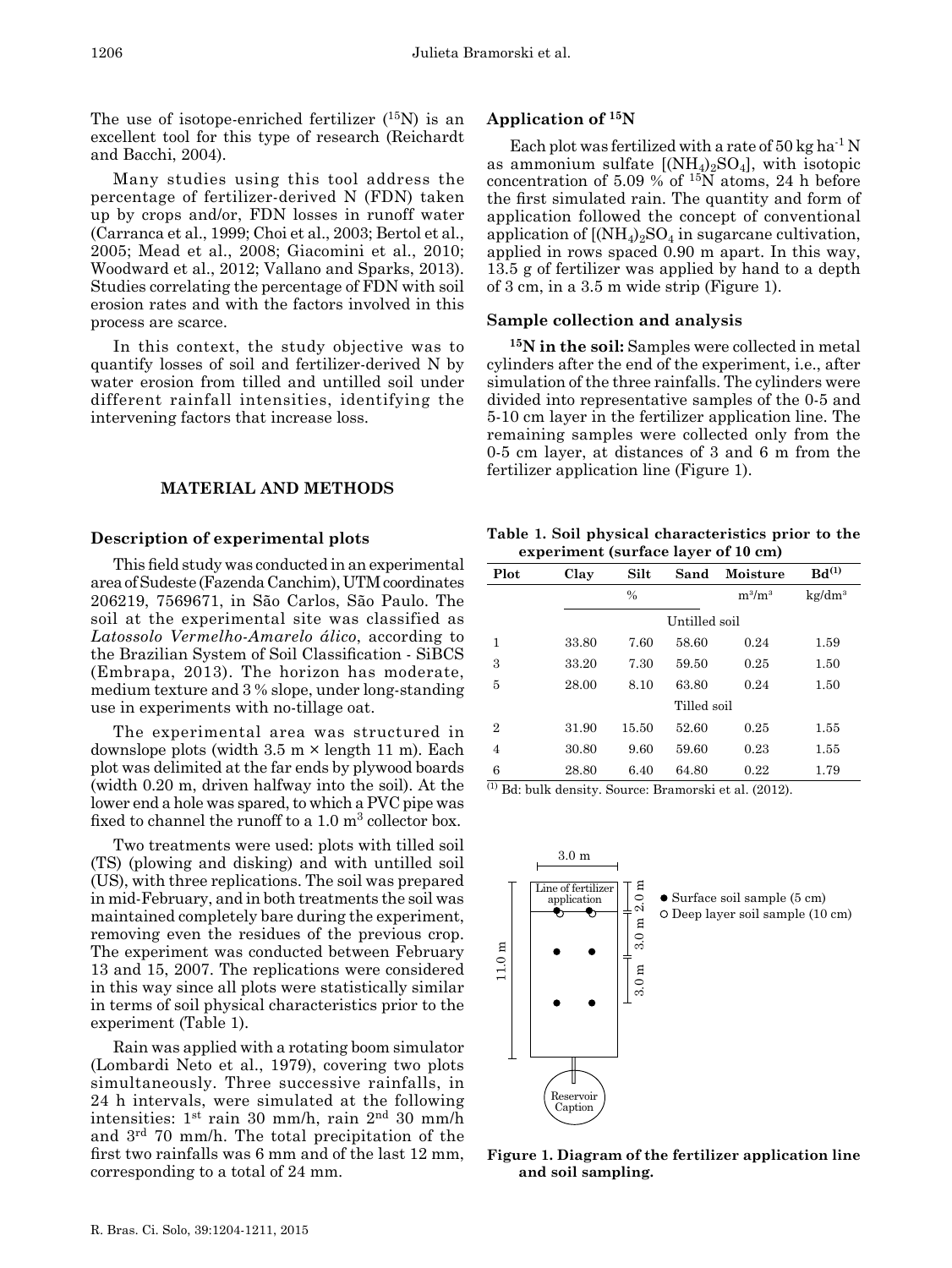**15N in sediment and water:** after each simulated rainfall event the material of surface runoff (water + sediment) was collected.

The samples were filtered and an aliquot of each resulting solution was subjected to Kjeldahl digestion, as described by Bremner and Mulvaney (1982), to determine N concentration. The sediment retained on the filter was dried at 60 °C for 24 h and then ground to determine total N and  $15N$  abundance.

Nitrogen-15 abundance abundance was determined by mass spectrometry (Hydra 20-20, coupled to an ANCA-GSL automatic analyzer, of SerCon Co., Crewe, UK).

#### **Determination of fertilizer-derived N (FDN%)**

The percentage of FDN and quantity of fertilizer-derived N (QFDN) for each sample type (soil-sediment and water) were calculated based on IAEA (1983).

The FDN% was calculated as the relationship between the percentage of excess 15N atoms in the sample (atom% <sup>15</sup>N exc. samp.) and the percentage of excess  $^{15}N$  atoms in the fertilizer (atom%  $^{15}N$ exc. fert,):

$$
FDN\% = \frac{(\%~15N~exc.samp.)}{(\%~15N~exc.fert.)} \times 100
$$
 Eq. 1

The QFDN ( $kg \text{ ha}^{-1}$  N) was calculated from the result of FDN% and the total amount of N in the sample (QTN,  $kg$  ha<sup>-1</sup> N):

$$
QFDN = \frac{(\% FDN)}{100} \times QTN \qquad \qquad Eq. 2
$$

The data were subjected to analysis of variance MANOVA (version 2.2) to detect statistically significant differences between the treatments and also between the ranges analyzed in each plot. Cluster analysis was applied in the ranges observed within plots.

#### **RESULTS AND DISCUSSION**

## **Distribution of fertilizer-derived nitrogen (FDN) in the soil**

After simulation of cumulative rains of 24 mm, the FDN that was not transferred in the soil in relation to the application in Untilled soil (US) varied from 1.94 to 16.63 %. In Tilled soil (TS), in this variation was between 0.26 and 15.16 %.

The FDN carried up to 3 m away from the application range ranged from 0.10 to 2.21 % in US and 0.33 to 1.10 % in TS. In the uttermost position, corresponding to 6 m away from the tracer application, the values were between 0.25 and 1.29 % in US and 0.08 and 0.61 % in TS. The MANOVA analysis of

variance indicated significant differences in FDN transfer from application in the line, according to each treatment, in the three replications (p-value between 0.042 and 0.049) (Table 2).

Similarity groups were formed (Figure 2) for each distance, consisting of plots with the same tillage type, most evident at a distance of 3 m from the fertilizer line.

The plots 5 and 6, consisting of US and TS respectively, had a clearly different pattern from the others. The formation of a similarity group between these plots was observed in the fertilizer line, as shown above (Figure 2a). These plots had a lower capacity of retaining FDN in the soil matrix, as demonstrated by the low concentration in the fertilizer line, with smaller decreases in the values with increasing distance from the line of application.

In the other plots, aside from the higher FDN concentration in the fertilizer line, the values found at a distance of 6 m, in US, were around 13 and 49 times lower than those in the fertilizer line, while in TS they were around 24 and 100 times lower, indicating this type of soil tillage can delay the horizontal FDN transfer throughout the soil surface. Schick et al. (2000) demonstrated that in untilled soil, nutrients are accumulated in the soil surface, resulting from the surface application, or in shallow depth, of the soil fertilizer. According to Cogo (1981), in soils tilled conventionally along the full extension and to considerably deeper depths, surface roughness instantly becomes high, and sediment mobility during erosion is therefore

**Table 2. Percentage of fertilizer-derived N (%FDN) recovered from the fertilization line in Untilled (P1, P3 and P5) and Tilled plots (P2, P4 and P6)**

| Distance from the | Untilled soil | <b>Tilled soil</b> |  |  |  |
|-------------------|---------------|--------------------|--|--|--|
| fertilizer line   | Plot 1        | Plot 2             |  |  |  |
| m                 | %FDN          |                    |  |  |  |
| $\boldsymbol{0}$  | 16.63         | 15.16              |  |  |  |
| 3                 | 2.21          | 1.11               |  |  |  |
| 6                 | 1.29          | 0.62               |  |  |  |
|                   | $p=0.042(1)$  |                    |  |  |  |
|                   | Plot 3        | Plot 4             |  |  |  |
| $\boldsymbol{0}$  | 12.38         | 14.18              |  |  |  |
| 3                 | 0.12          | 0.33               |  |  |  |
| 6                 | 0.25          | 0.14               |  |  |  |
|                   | $p=0.049$     |                    |  |  |  |
|                   | Plot 5        | Plot 6             |  |  |  |
| $\boldsymbol{0}$  | 1.94          | 0.26               |  |  |  |
| 3                 | 0.11          | 0.37               |  |  |  |
| 6                 | 0.43          | 0.09               |  |  |  |
|                   | $p=0.043$     |                    |  |  |  |

 $(1)$  Value of p in relation to the level of significance.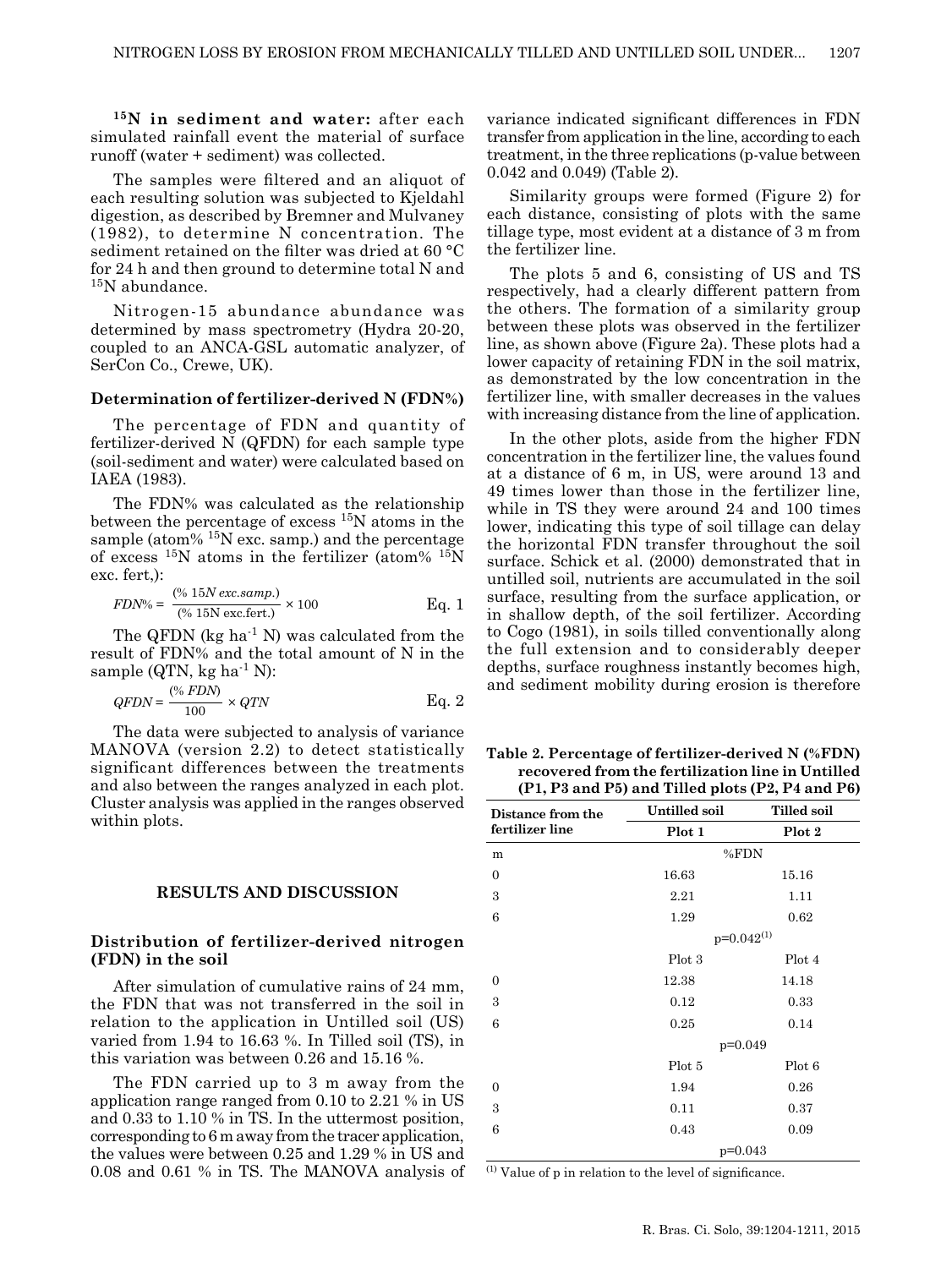

**Figure 2. Grouping of the values found in the fertilizer line (a), at a distance of 3 m from the fertilizer line (b) and at a distance of 6 m from the fertilizer line (c), in all plots.**

reduced. Giacomini et al. (2010) reported similar findings, i.e., a higher percentage of  $^{15}N$  in plots with minimum tillage than under conventional tillage.

In general, the concentrations of FDN transferred vertically in the soil were higher in deeper layers than those in the soil surface in the line of the tracer fertilizer. In the US plots (Figure 3), the FDN concentrations were higher in the plots than in deeper layers TS (Figure 3).

The plots 5 and 6 (US and TS, respectively) apparently had distinct pattern, with high vertical FDN transfer in the soil profile, as also observed before for the horizontal transfer.

# **Loss of FDN in surface runoff**

In relation to sediment yield at the end of each rain, the highest intensity induced highest losses



**Figure 3. Percentage of fertilizer-derived nitrogen (%FDN) in the 0-5 and 5-10 cm layers in Untilled plots (P1, P3 and P5) and Tilled plots (P2, P4 and P6).**

from all plots, independent of the treatment, with exception of plot 2 (TS) (Table 3).

The rain intensity led to higher TN loss from all plots and soil tillage did not influence the losses, analyzing each rain separately. Berg et al. (1988) also stated an increase in N losses with increase in runoff volume, in tilled (conventional) as well as in untilled soil (no-tillage). Analyzing the total losses, the US plots tended to highest TN losses, as also stated by Giacomini et al. (2010) in plots under minimum tillage (without mechanical soil tillage), compared to plots under conventional tillage.

It can be concluded that the higher the soil loss, the higher is the TN loss.

However, when analyzing the fertilizer-derived N quantity (FDN), the FDN values were highest in TS plots. In other words, no direct relation between erosion rate and FDN transport was observed.

Bertol et al. (2003) stated that the increase in nutrient loss rates is generally inversely proportional to soil loss. Alberts and Moldenhauer (1981) explained that as erosion decreases, the proportion of minor particles in the eroded material increases. That is, the sediments become nutrient-richer.

Bellanger et al. (2004) also claimed that bare, untilled soils tend to lose more coarser particles, compared to cultivated or simply tilled soils. The coarsest sediments have a lower capacity of N transfer, which is mainly linked to the finer sediments.

The results confirmed these statements (Table 3). In general, the FDN concentrations decreased with each rainfall, whereas the quantity of eroded sediment increased.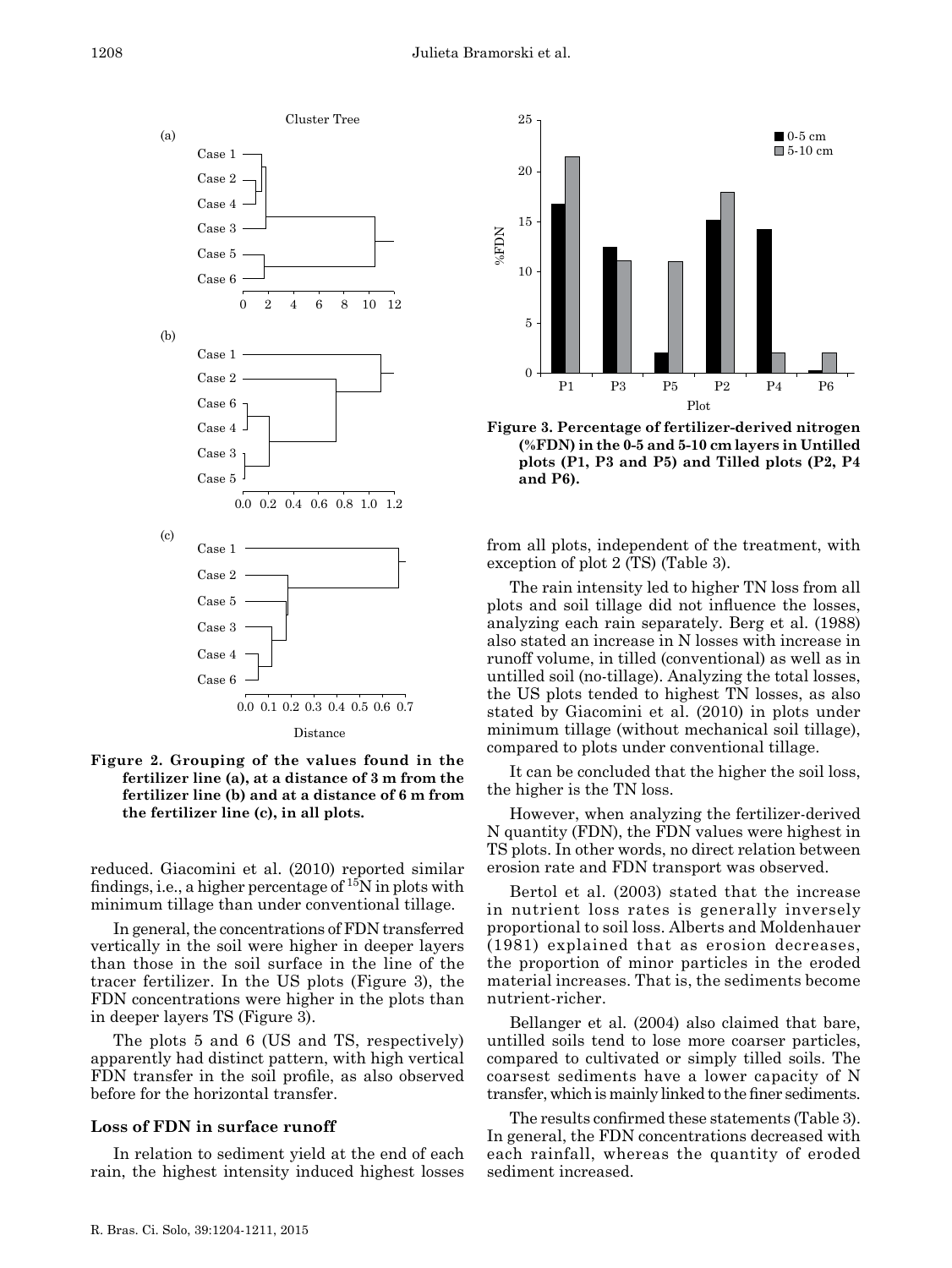| Rain intensity | Total eroded sediment |                |       | TN    |                | <b>FDN</b> |              | <b>FDN</b>     |               |              |                |       |
|----------------|-----------------------|----------------|-------|-------|----------------|------------|--------------|----------------|---------------|--------------|----------------|-------|
| mm/h           |                       |                |       | g     |                |            |              |                | $\frac{0}{0}$ |              |                |       |
|                | Replication           |                |       |       |                |            |              |                |               |              |                |       |
|                | 1                     | $\overline{2}$ | 3     | 1     | $\overline{2}$ | 3          | $\mathbf{1}$ | $\overline{2}$ | 3             | $\mathbf{1}$ | $\overline{2}$ | 3     |
|                | Untilled soil         |                |       |       |                |            |              |                |               |              |                |       |
| 30             | 10.28                 | 7.20           | 1.50  | 0.024 | 0.017          | 0.005      | 0.00043      | 0.00030        | 0.00018       | 1.80         | 1.79           | 3.38  |
| 30             | 11.70                 | 9.60           | 2.40  | 0.036 | 0.029          | 0.001      | 0.00106      | 0.00022        | 0.00002       | 2.95         | 0.76           | 1.87  |
| 70             | 79.80                 | 38.00          | 15.60 | 0.211 | 0.133          | 0.058      | 0.00034      | 0.00030        | 0.00015       | 0.16         | 0.23           | 0.26  |
| Total          | 101.78                | 54.80          | 19.50 | 0.271 | 0.179          | 0.064      | 0.00183      | 0.00082        | 0.00035       | 0.68         | 0.46           | 0.55  |
|                | Tilled soil           |                |       |       |                |            |              |                |               |              |                |       |
| 30             | 6.90                  | 0.78           | 1.28  | 0.016 | 0.002          | 0.007      | 0.00062      | 0.00010        | 0.00089       | 3.88         | 4.27           | 12.83 |
| 30             | 7.36                  | 1.35           | 6.90  | 0.027 | 0.004          | 0.023      | 0.00091      | 0.00010        | 0.00007       | 3.43         | 2.68           | 0.31  |
| 70             | 5.94                  | 13.77          | 28.05 | 0.028 | 0.027          | 0.110      | 0.00005      | 0.00002        | 0.00045       | 0.24         | 0.08           | 0.41  |
| Total          | 20.20                 | 15.90          | 36.23 | 0.071 | 0.033          | 0.140      | 0.00158      | 0.00022        | 0.00141       | 2.33         | 0.67           | 1.01  |

**Table 3. Total eroded sediment, quantity of total nitrogen (TN) and fertilizer-derived N (FDN) and percentage of FDN in relation to TN (%FDN) in each treatment, at the end of each rain, in Untilled and Tilled soils**

# **Loss of fertilizer-derived N (FDN) in runoff water**

The low pressure of  $(N_2)$  gas in the mass spectrometer to determine total N and 15N abundance of the organic and mineral forms in the water (nitrate + nitrite + ammonium) revealed a low concentration of the element.

Within the scope of this experiment, water, as an important pathway of FDN loss in dissolved form, was not addressed in particular.

# **Recovery of fertilizer-derived nitrogen (FDN) in the system**

The absence of crops in this experiment led to the high FDN concentrations in the soil (16.63 % in US and 15.16 % in TS, in the fertilizer line and 0-5 cm layer and 21.36 and 17.85 % in US and 5.49 % in TS in the 5-10 cm layer). Basanta et al. (2003) found only about 10 % FDN incorporated in soil under sugarcane cultivation, after 128 mm rain in 100 days. Fenilli et al. (2008) found only 12.6 % FDN in soil under coffee.

Several authors (Giacomini et al., 2010; Thomsen and Christensen, 2007; Rieger et al., 2008), compared the dynamics of N fertilizers in the soil-plant system under conventional and minimum tillage (without mechanical soil tillage) and stated no significant differences between the tillage methods, in terms of N plant uptake.

However, the dynamics of soil N and its soil-sediment relations (after erosion) show that the tillage methods induce different situations.

The highest retention of FDN in soil, in the fertilizer line and in the deeper layers was observed in the US plots. In these plots, the horizontal FDN transfer along the soil profile was also highest, and

the losses associated to sediments were lowest, even though the soil losses by erosion were highest.

This could indicate that under this tillage type, most soil was lost in another way than by leaving the system via eroded sediment. Indices of higher FDN leaching to deeper soil layers, to beneath the 10 cm studied here, were observed. In addition, soil was possibly lost in runoff water. However, although the runoff volume was highest from these plots in all rain simulations, no FDN concentration was detected in the water, which may be the result of the low precipitation volume or of the volatilization of the more soluble N after the first rain.

With regard to FDN, exportation by erosion was more efficiently minimized from untilled soils, even though this efficiency was not observed in terms of soil loss.

Guadagnin et al. (2005) stated that systems of soil conservation management were more efficient than those of conventional management in reducing losses of soil, water and mineral N. To some extent, this confirms our study results, with exception of soil losses, which were higher from US, most likely due to the absence of a residue cover, which was not the case in the study of the said authors.

# **CONCLUSIONS**

The absence of soil tillage led to higher soil erosion losses by the applied rainfalls, and to higher losses of total nitrogen, found mainly in organic form, associated to the finer soil minerals in the soil.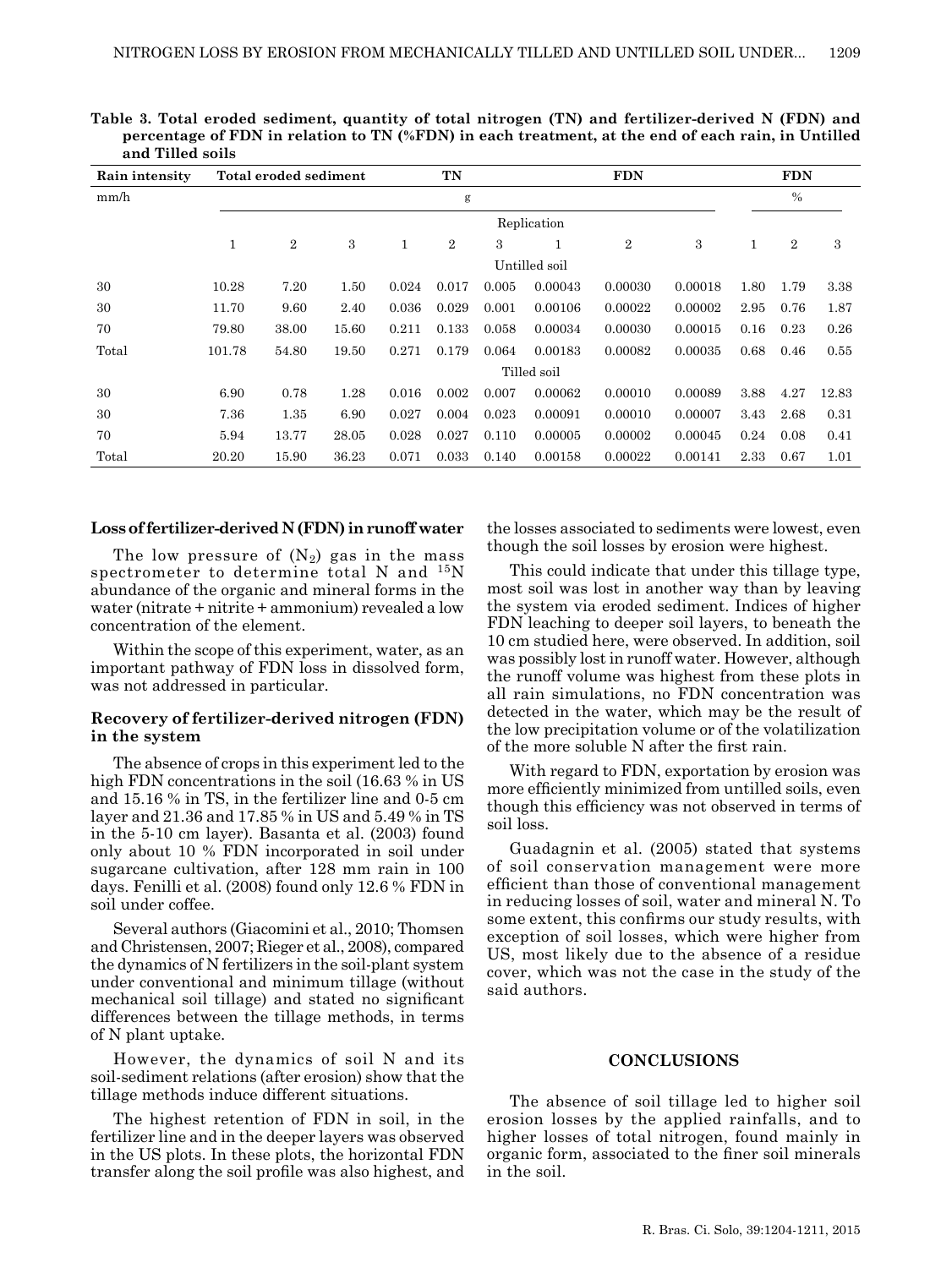The losses of fertilizer-derived N were however higher from plots with tilled soil, indicating that the lost, highly soluble fertilizer, is not directly associated with the quantity of eroded sediment.

The rain intensity influenced soil and TN losses; the most intense rainfall induced highest losses, in US as well as in TS. However, rain intensity had no influence on FDN losses; losses were highest under the least intense rainfalls in both applied treatments.

The plots with untilled soil retained FDN more efficiently, horizontally as well as vertically and, less efficiently in terms of minimizing total soil and nitrogen loss.

#### **ACKNOWLEDGEMENTS**

The authors are indebted to the Brazilian Council for Scientific and Technological Development (CNPq), for the doctoral scholarship of the first author; to the State of São Paulo Research Foundation (Fapesp) for the research grant; to the Brazilian Agricultural Research Corporation (Embrapa) Southeastern Region Agriculture and Embrapa Agricultural Instrumentation for the support with equipment and infrastructure; to the Agronomic Institute of Campinas (IAC) for lending us a rain simulator apparatus; and to the Center of Nuclear Energy in Agriculture (CENA/USP) for the analyses of <sup>15</sup>N yield and for providing isotope-marked fertilizer.

#### **REFERENCES**

Alberts EE, Moldenhauer WC. Nitrogen and phosphorus transported in eroded soil aggregates. Soil Sci Soc Am J. 1981;45:391-6.

Antweiler RC, Goolsby DA, Taylor HE. Nutrients in the Mississippi River. In: Meade RH, editor. Contaminants in the Mississippi River. Reston: 1996.

Bellanger B, Huon S, Velasquez F, Valle V, Girardin C, Mariott A. Monitoring soil organic carbon erosion with 13C and 15N on experimental field plots in the Venezuelan Andes. Catena. 2004;58:125-50.

Berg WA, Smith SJ, Coleman GA. Management effects on runoff, soil, and nutrient losses form highly erodible soils in the Southern plains. J Soil Water Conserv. 1988;37:407-10.

Bertol I, Mello EL, Guadagnin JC, Zaparolli ALV, Carrafa MR. Nutrients losses by water erosion. Sci Agric. 2003;3:581-6.

Bertol OJ, Rizzi NE, Favaretto N, Lavoranti OJ. Perdas de nitrogênio via superfície e subsuperfície em sistema de semeadura direta. Floresta. 2005;35:429-41.

Bertol OJ, Rizzi NE, Bertol I, Roloff G. Perdas de solo e água e qualidade do escoamento superficial associadas a erosão entre sulcos em área cultivada sob semeadura direta e submetida as adubações mineral e orgânica. R Bras Ci Solo. 2007;31:781-92.

Beutler AN, Centurion JF, Centurion MAPC, Silva AP. Efeito da compactação na produtividade de cultivares de soja em Latossolo Vermelho. R Bras Ci Solo. 2006;30:787-94.

Bramorski J, De Maria IC, Lemos E, Silva R, Crestana S. Relations between soil surface roughness, tortuosity, tillage treatments, rainfall intensity and soil and water losses from a Red Yellow Latosol. R Bras Ci Solo. 2012;36:1291-7.

Bremner JM, Mulvaney CS. Nitrogen total. In: Page AL, Miller RH, Keney DR, editors. Methods of soil analysis. Chemical and microbiological properties. 2<sup>nd</sup>.ed. Madison: America Society of Agronomy; 1982. v.2. p.595-624. (Agronomy, 9).

Cardoso D, Silva MLN, Freitas DAF, Avanzi JC. Plantas de cobertura no controle das perdas de solo, água e nutrientes por erosão hídrica. R Bras Eng Agric Amb. 2012;16:632-8.

Carranca C, De Varennes A, Rolston DE. Variation in N-recovery of winter wheat under Mediterranean conditions studied with 15N-labelled fertilizers. Eur J Agron. 1999;11:145-55.

Cassol EA, Lima VS. Erosão em entressulcos sob diferentes tipos de preparo e manejo do solo. Pesq Agropec Bras. 2003;38:117-24.

Choi W, Ro H, Hobbie EA. Patterns of natural <sup>15</sup>N in soils and plants from chemically and organically fertilized uplands. Soil Biol Biochem. 2003;35:1493-500.

Cogo NP. Effect of residue cover, tillage induced roughness, and slope length on erosion and related parameters [tese]. West Lafayette: Purdue University; 1981.

Cogo NP, Levien R, Schwarz RA. Perdas de solo e água por erosão hídrica influenciadas por métodos de preparo, classes de declividade e níveis de fertilidade do solo. R Bras Ci Solo. 2003;27:743-53.

Delgado JA, Shaffer MJ, Lal H, Mckinney S, Gross CM, Cover H. Assessment of nitrogen losses to the environment with a Nitrogen Trading Tool (NTT). Comp Electron Agric. 2008;63:193-206.

Döbereiner J. A importância da fixação biológica de nitrogênio para a agricultura sustentável. R Biotecnol Ci Desenv. 1997;1:2-3.

Empresa Brasileira de Pesquisa Agropecuária - Embrapa. Sistema brasileiro de classificação de solos. 3ª.ed. Brasília: 2013.

Favaretto N. Gypsum amendment and exchangeable calcium and magnesium related to water quality and plant nutrition [tese]. West Lafayette: Purdue University; 2002.

Fenilli TAB, Reichardt K, Favarin JL, Bacchi O, Silva AL, Timm LC. Fertilizer <sup>15</sup>N balance in a coffee cropping system: a case study in Brazil. R Bras Ci Solo. 2008;32:1459-69.

Follett RF, Walker DJ. Groundwater quality concerns about nitrogen. In: Follett RF, editor. Nitrogen management and groundwater protection. Amsterdam: Elsevier Science Publication; 1989. p.1-22.

Giacomini SJ, Machet JM, Boizard H, Recous S. Dynamics and recovery of fertilizer  ${}^{15}N$  in soil and winter wheat crop under minimum versus conventional tillage. Soil Till Res. 2010;108:51-8.

Guadagnin JC. Perdas de nutrientes e carbono orgânico pela erosão hídrica, em um Cambissolo Húmico Alumínico léptico submetido a diferentes sistemas de preparo e cultivo do solo [dissertação]. Lages: Universidade do Estado de Santa Catarina; 2003.